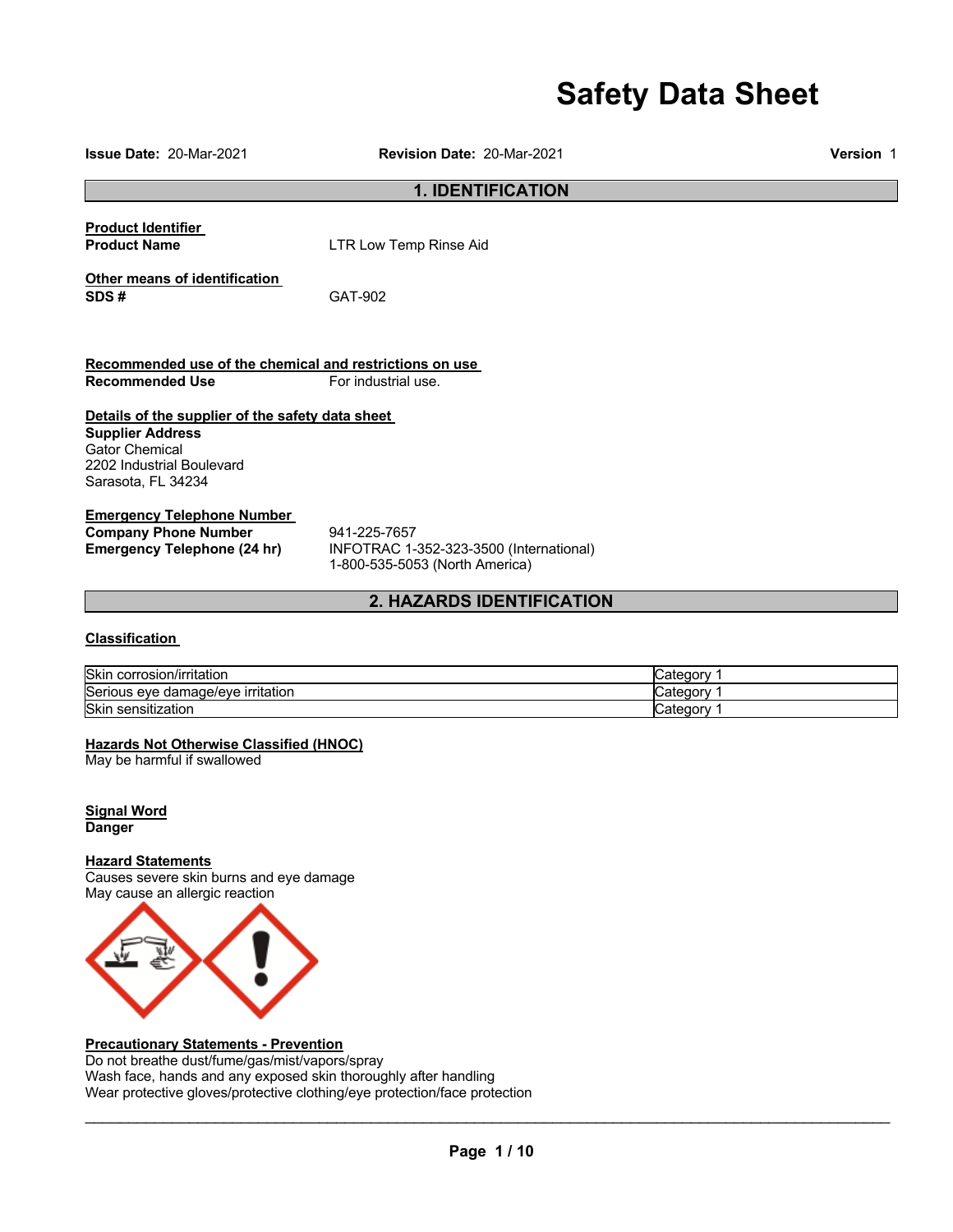### **Precautionary Statements - Response**

Immediately call a poison center or doctor/physician

IF IN EYES: Rinse cautiously with water for several minutes. Remove contact lenses, if present and easy to do. Continue rinsing Immediately call a poison center or doctor/physician

 $\mathcal{L}_\mathcal{L} = \mathcal{L}_\mathcal{L} = \mathcal{L}_\mathcal{L} = \mathcal{L}_\mathcal{L} = \mathcal{L}_\mathcal{L} = \mathcal{L}_\mathcal{L} = \mathcal{L}_\mathcal{L} = \mathcal{L}_\mathcal{L} = \mathcal{L}_\mathcal{L} = \mathcal{L}_\mathcal{L} = \mathcal{L}_\mathcal{L} = \mathcal{L}_\mathcal{L} = \mathcal{L}_\mathcal{L} = \mathcal{L}_\mathcal{L} = \mathcal{L}_\mathcal{L} = \mathcal{L}_\mathcal{L} = \mathcal{L}_\mathcal{L}$ 

IF ON SKIN (or hair): Remove/Take off immediately all contaminated clothing. Rinse skin with water/shower

Wash contaminated clothing before reuse

IF INHALED: Remove victim to fresh air and keep at rest in a position comfortable for breathing

Immediately call a poison center or doctor/physician

IF SWALLOWED: Rinse mouth. Do NOT induce vomiting

### **Precautionary Statements - Storage**

Store locked up

### **Precautionary Statements - Disposal**

Dispose of contents/container to an approved waste disposal plant

### **Unknown Acute Toxicity**

1.52% of the mixture consists of ingredient(s) of unknown toxicity

### **3. COMPOSITION/INFORMATION ON INGREDIENTS**

| <b>Chamic</b><br>≀ame | N0<br>. и | W۴.<br>70 |
|-----------------------|-----------|-----------|
| . Hvr<br>colic Acid   | 71<br>--  | $\sim$    |

\*\*If Chemical Name/CAS No is "proprietary" and/or Weight-% is listed as a range, the specific chemical identity and/or percentage of composition has been withheld as a trade secret.\*\*

### **4. FIRST-AID MEASURES**

### **First Aid Measures**

| Eve<br><b>Contact</b> | IF IN EYES: Rinse cautiously with water for several minutes. Remove contact lenses, if present and easy to do.<br>Continue rinsing. Immediately call a poison center or doctor/physician. |
|-----------------------|-------------------------------------------------------------------------------------------------------------------------------------------------------------------------------------------|
|                       |                                                                                                                                                                                           |
| <b>Skin</b>           | IF ON SKIN: Wash with plenty of soap and water. DO NOT attempt to neutralize with chemical agents. Take off                                                                               |
| <b>Contact</b>        | contaminated clothing and wash it before reuse. If skin irritation or rash occurs: Get medical advice/attention.                                                                          |
| <b>Inhalation</b>     | IF INHALED: Remove victim to fresh air and keep at rest in a position comfortable for breathing. Wash mouth and                                                                           |
|                       | nasal passages with water repeatedly. Immediately call a poison center or doctor/physician.                                                                                               |
| Ingestion             | IF SWALLOWED: rinse mouth. Do NOT induce vomiting. Drink two glasses of water followed by milk, milk of                                                                                   |
|                       | magnesia, or other nonalcoholic liquids. Never give anything by mouth to an unconscious person. Immediately                                                                               |
|                       | call a poison center or doctor/physician.                                                                                                                                                 |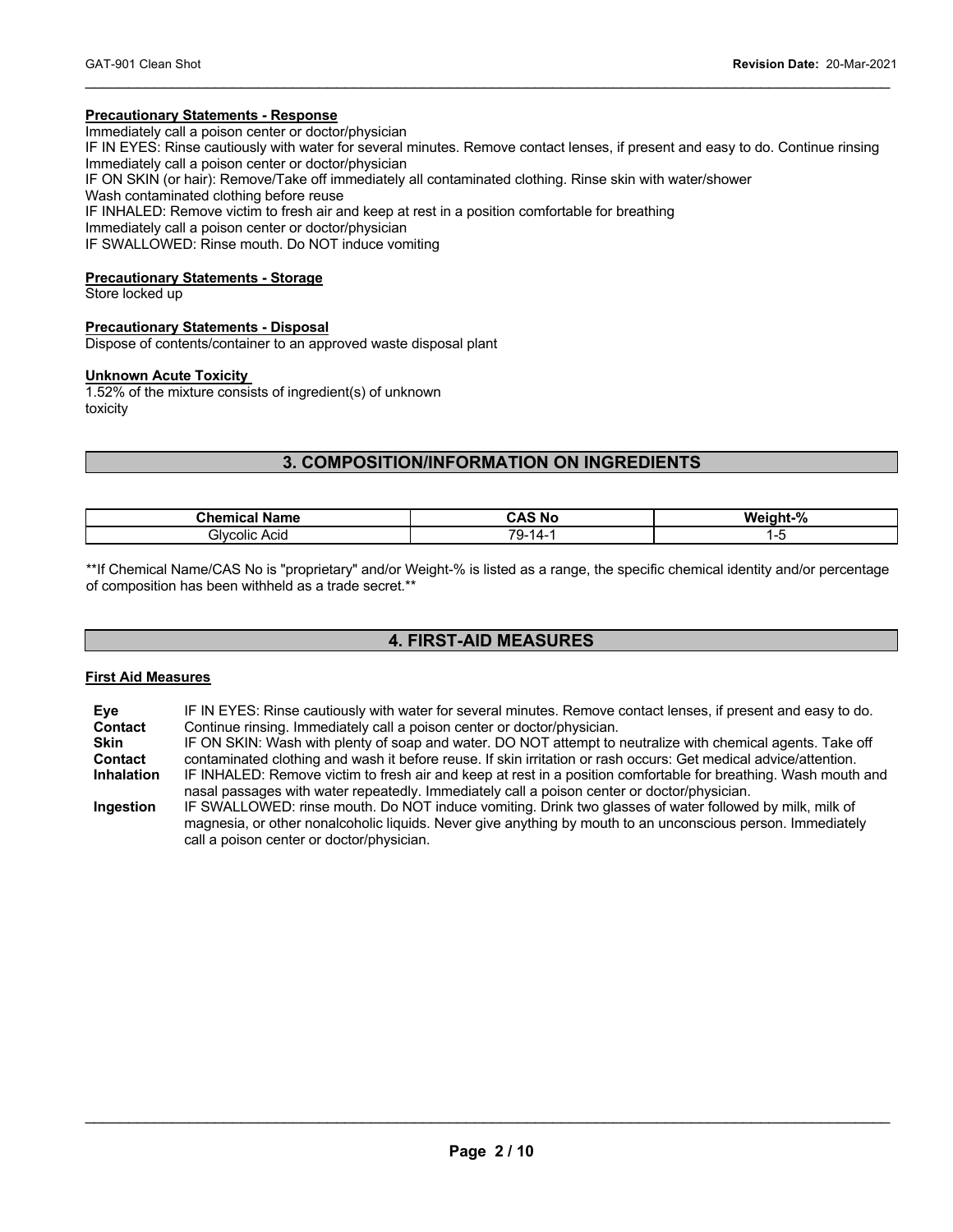### **Most important symptoms and effects**

**Symptoms** EYES: Contact with eyes will cause irritation.

SKIN: Prolonged skin contact may cause irritation or an allergic skin reaction. INHALATION: Breathing concentrated vapors may cause irritation of respiratory tract. INGESTION: May cause gastric distress, vomiting, and diarrhea.

### **Indication of any immediate medical attention and special treatment needed**

**Notes to Physician** MEDICAL CONDITIONS GENERALLY AGGRAVATED BY EXPOSURE: Preexisting skin, eye, or respiratory disorders may become aggravated through prolonged exposure.

### **5. FIRE-FIGHTING MEASURES**

 $\mathcal{L}_\mathcal{L} = \mathcal{L}_\mathcal{L} = \mathcal{L}_\mathcal{L} = \mathcal{L}_\mathcal{L} = \mathcal{L}_\mathcal{L} = \mathcal{L}_\mathcal{L} = \mathcal{L}_\mathcal{L} = \mathcal{L}_\mathcal{L} = \mathcal{L}_\mathcal{L} = \mathcal{L}_\mathcal{L} = \mathcal{L}_\mathcal{L} = \mathcal{L}_\mathcal{L} = \mathcal{L}_\mathcal{L} = \mathcal{L}_\mathcal{L} = \mathcal{L}_\mathcal{L} = \mathcal{L}_\mathcal{L} = \mathcal{L}_\mathcal{L}$ 

### **Suitable Extinguishing Media**

Carbon dioxide (CO2). Water. Water spray (fog). Dry chemical. Foam. **Unsuitable Extinguishing Media**  Not determined.

### **Specific Hazards Arising from the Chemical**

Combustion products may be toxic.

Carbon oxides. Hydrocarbons. Fumes and smoke.

### **Protective equipment and precautions for firefighters**

As in any fire, wear self-contained breathing apparatus pressure-demand, MSHA/NIOSH (approved or equivalent) and full protective gear. Keep containers cool with water spray to prevent container rupture due to steam buildup; floor will become slippery if material is released. Material is acidic and will irritate the eyes if product is allowed to directly contact the eyes.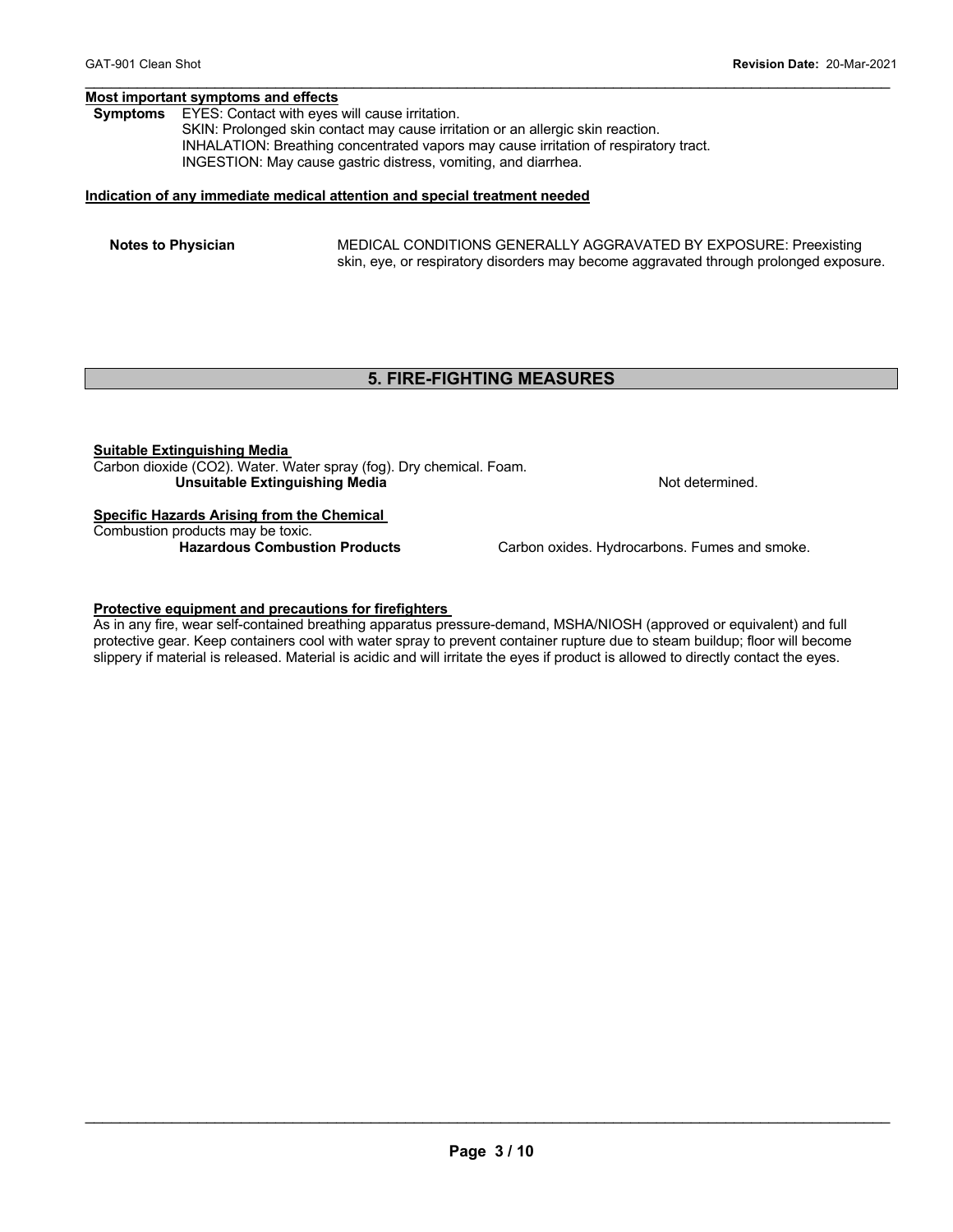| <b>6. ACCIDENTAL RELEASE MEASURES</b>                               |                                                                                                                                                                     |  |  |  |
|---------------------------------------------------------------------|---------------------------------------------------------------------------------------------------------------------------------------------------------------------|--|--|--|
| Personal precautions, protective equipment and emergency procedures |                                                                                                                                                                     |  |  |  |
| <b>Personal Precautions</b>                                         | Use personal protective equipment as recommended in Section 8.                                                                                                      |  |  |  |
| <b>Environmental Precautions</b>                                    | Prevent from entering into soil, ditches, sewers, waterways and/or groundwater. See<br>Section 12, Ecological Information. See Section 13: DISPOSAL CONSIDERATIONS. |  |  |  |
| Methods and material for containment and cleaning up                |                                                                                                                                                                     |  |  |  |
| <b>Methods for Containment</b>                                      | Prevent further leakage or spillage if safe to do so.                                                                                                               |  |  |  |
| <b>Methods for Clean-Up</b>                                         | Contain and collect with an inert absorbent and place into an appropriate container for<br>disposal.                                                                |  |  |  |
| <b>7. HANDLING AND STORAGE</b>                                      |                                                                                                                                                                     |  |  |  |
|                                                                     |                                                                                                                                                                     |  |  |  |

 $\mathcal{L}_\mathcal{L} = \mathcal{L}_\mathcal{L} = \mathcal{L}_\mathcal{L} = \mathcal{L}_\mathcal{L} = \mathcal{L}_\mathcal{L} = \mathcal{L}_\mathcal{L} = \mathcal{L}_\mathcal{L} = \mathcal{L}_\mathcal{L} = \mathcal{L}_\mathcal{L} = \mathcal{L}_\mathcal{L} = \mathcal{L}_\mathcal{L} = \mathcal{L}_\mathcal{L} = \mathcal{L}_\mathcal{L} = \mathcal{L}_\mathcal{L} = \mathcal{L}_\mathcal{L} = \mathcal{L}_\mathcal{L} = \mathcal{L}_\mathcal{L}$ 

### **Precautions for safe handling**

| <b>Advice on Safe Handling</b>                               | Handle in accordance with good industrial hygiene and safety practice. Use personal<br>protection recommended in Section 8. Avoid contact with skin, eyes or clothing. Wash face,<br>hands, and any exposed skin thoroughly after handling. Do not breathe<br>dust/fume/gas/mist/vapors/spray. Contaminated work clothing should not be allowed out of<br>the workplace. Keep containers closed when not in use. Protect containers from abuse. |  |  |  |
|--------------------------------------------------------------|-------------------------------------------------------------------------------------------------------------------------------------------------------------------------------------------------------------------------------------------------------------------------------------------------------------------------------------------------------------------------------------------------------------------------------------------------|--|--|--|
| Conditions for safe storage, including any incompatibilities |                                                                                                                                                                                                                                                                                                                                                                                                                                                 |  |  |  |

## **Storage Conditions** Keep container tightly closed and store in a cool, dry and well-ventilated place. Protect from extreme temperatures. Store locked up.

### **Incompatible Materials Strong alkalis. Strong acids.**

## **8. EXPOSURE CONTROLS/PERSONAL PROTECTION**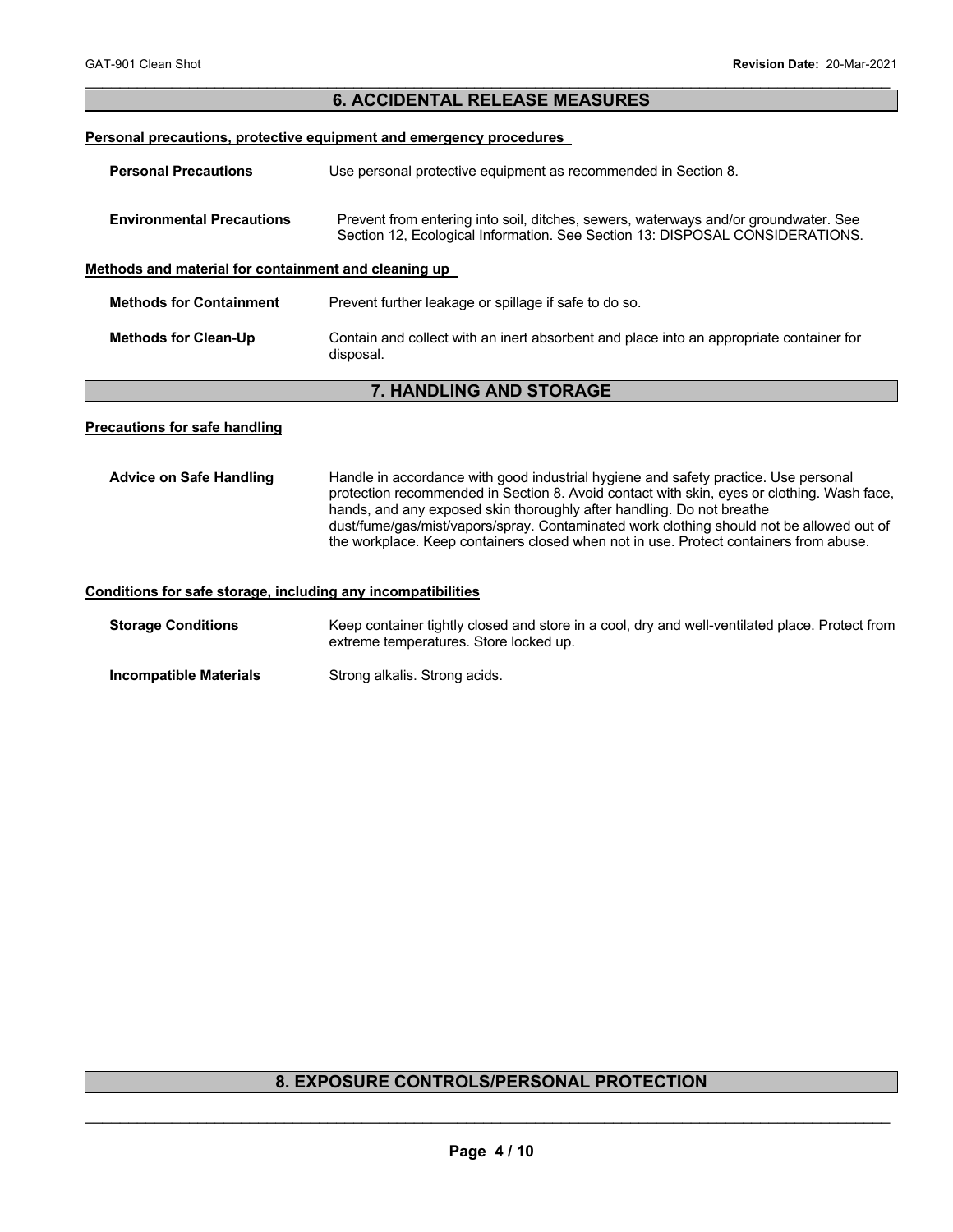| <b>Exposure</b><br><b>Guidelines</b>            | This product, as supplied, does not contain any hazardous materials with occupational exposure limits<br>established by the region specific regulatory bodies                                                                                                                                       |
|-------------------------------------------------|-----------------------------------------------------------------------------------------------------------------------------------------------------------------------------------------------------------------------------------------------------------------------------------------------------|
| Appropriate engineering controls                |                                                                                                                                                                                                                                                                                                     |
| <b>Engineering</b><br><b>Controls</b>           | Ensure adequate ventilation, especially in confined areas. Eyewash stations. Showers.                                                                                                                                                                                                               |
|                                                 | Individual protection measures, such as personal protective equipment                                                                                                                                                                                                                               |
| <b>Eye/Face Protection</b>                      | Wear protective eyeglasses or chemical safety goggles.                                                                                                                                                                                                                                              |
| <b>Skin and Body</b><br><b>Protection</b>       | Neoprene or rubber gloves with cuffs. Coveralls, apron or other equipment should be worn to minimize<br>skin contact.                                                                                                                                                                               |
| Respiratory<br><b>Protection</b>                | None required while threshold limits are kept below maximum allowable concentrations; if TWA<br>exceeds limits, NIOSH approved respirator must be worn. Respiratory protection must be provided in<br>accordance with OSHA regulations (29 CFR1910.134) or European Standard EN 149, as applicable. |
| <b>General Hygiene</b><br><b>Considerations</b> | Handle in accordance with good industrial hygiene and safety practice.                                                                                                                                                                                                                              |

 $\mathcal{L}_\mathcal{L} = \mathcal{L}_\mathcal{L} = \mathcal{L}_\mathcal{L} = \mathcal{L}_\mathcal{L} = \mathcal{L}_\mathcal{L} = \mathcal{L}_\mathcal{L} = \mathcal{L}_\mathcal{L} = \mathcal{L}_\mathcal{L} = \mathcal{L}_\mathcal{L} = \mathcal{L}_\mathcal{L} = \mathcal{L}_\mathcal{L} = \mathcal{L}_\mathcal{L} = \mathcal{L}_\mathcal{L} = \mathcal{L}_\mathcal{L} = \mathcal{L}_\mathcal{L} = \mathcal{L}_\mathcal{L} = \mathcal{L}_\mathcal{L}$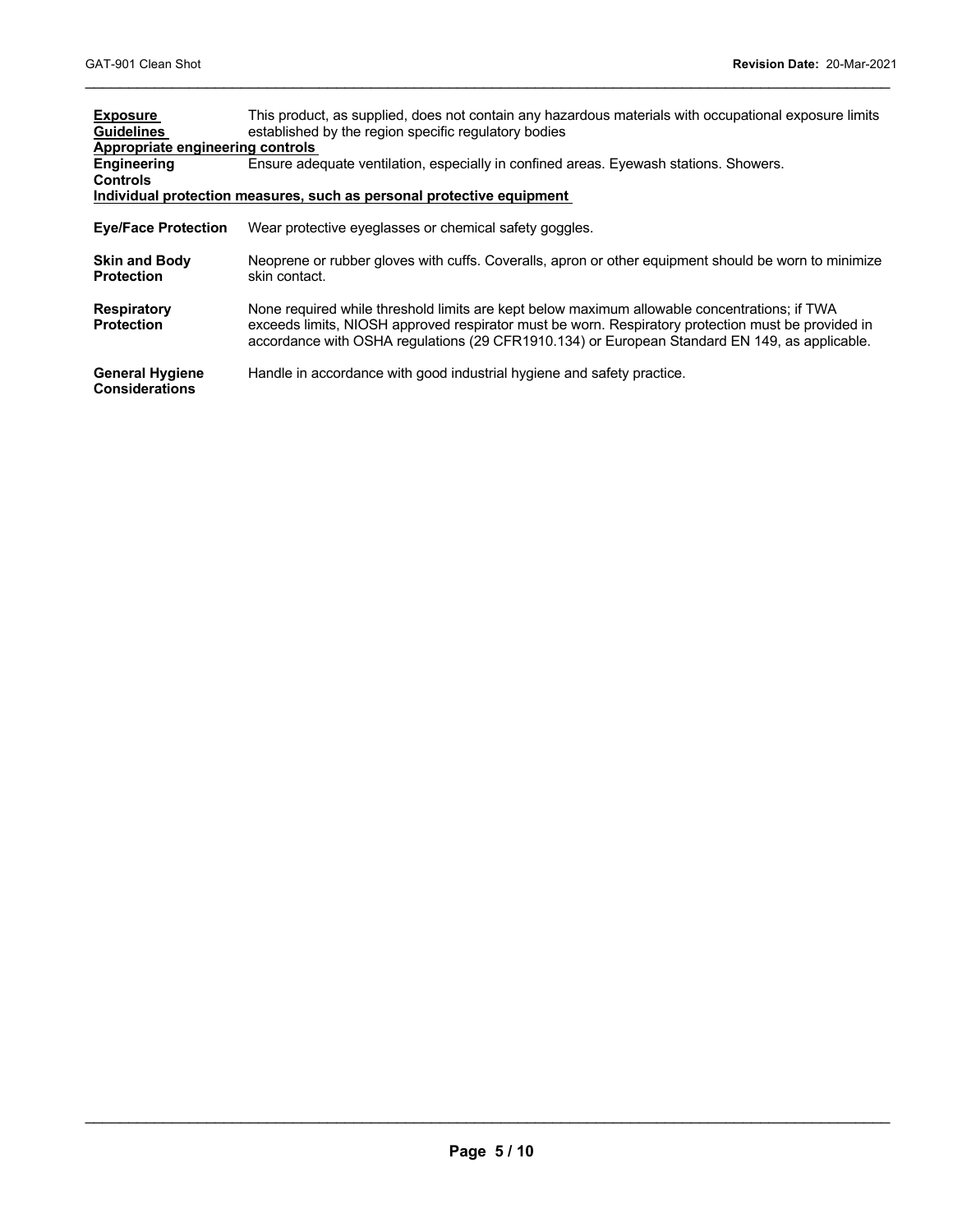### $\mathcal{L}_\mathcal{L} = \mathcal{L}_\mathcal{L} = \mathcal{L}_\mathcal{L} = \mathcal{L}_\mathcal{L} = \mathcal{L}_\mathcal{L} = \mathcal{L}_\mathcal{L} = \mathcal{L}_\mathcal{L} = \mathcal{L}_\mathcal{L} = \mathcal{L}_\mathcal{L} = \mathcal{L}_\mathcal{L} = \mathcal{L}_\mathcal{L} = \mathcal{L}_\mathcal{L} = \mathcal{L}_\mathcal{L} = \mathcal{L}_\mathcal{L} = \mathcal{L}_\mathcal{L} = \mathcal{L}_\mathcal{L} = \mathcal{L}_\mathcal{L}$ **9. PHYSICAL AND CHEMICAL PROPERTIES**

### **Information on basic physical and chemical properties**

| <b>Physical State</b>               | Liguid                 |                       |                |
|-------------------------------------|------------------------|-----------------------|----------------|
| Appearance                          | <b>Blue liquid</b>     | Odor                  | Characteristic |
| Color                               | <b>Blue</b>            | <b>Odor Threshold</b> | Not determined |
|                                     |                        |                       |                |
| <b>Property</b>                     | Values                 | Remarks • Method      |                |
| рH                                  | $1 - 2$                |                       |                |
| <b>Melting Point/Freezing Point</b> | Not determined         |                       |                |
| <b>Boiling Point/Boiling Range</b>  | 100°C / 212 °F         |                       |                |
| <b>Flash Point</b>                  | Not determined         |                       |                |
| <b>Evaporation Rate</b>             | <1                     | (Water = $1$ )        |                |
| <b>Flammability (Solid, Gas)</b>    | Liquid, not applicable |                       |                |
| <b>Upper Flammability Limits</b>    | Not determined         |                       |                |
| <b>Lower Flammability Limit</b>     | Not determined         |                       |                |
| <b>Vapor Pressure</b>               | 17 mm Hg @20°C         |                       |                |
| <b>Vapor Density</b>                | >1                     | $(Air = 1)$           |                |
| <b>Specific Gravity</b>             | 1.040                  | (Water = 1)           |                |
| <b>Water Solubility</b>             | Completely soluble     |                       |                |
| Solubility in other solvents        | Not determined         |                       |                |
| <b>Partition Coefficient</b>        | Not determined         |                       |                |
| <b>Auto-ignition Temperature</b>    | Not determined         |                       |                |
| <b>Decomposition Temperature</b>    | Not determined         |                       |                |
| <b>Kinematic Viscosity</b>          | Not determined         |                       |                |
| <b>Dynamic Viscosity</b>            | Not determined         |                       |                |
| <b>Explosive Properties</b>         | Not determined         |                       |                |
| <b>Oxidizing Properties</b>         | Not determined         |                       |                |

### **10. STABILITY AND REACTIVITY**

### **Reactivity**

Not reactive under normal conditions.

### **Chemical Stability**

Stable under recommended storage conditions.

### **Possibility of Hazardous Reactions**

None under normal processing.

**Hazardous Polymerization** Hazardous polymerization does not occur.

### **Conditions to Avoid**

Protect from extreme temperatures. Keep separated from incompatible substances. Keep out of reach of children.

### **Incompatible Materials**

Strong alkalis. Strong acids.

### **Hazardous Decomposition Products**

Carbon oxides. Hydrocarbons. Fumes and smoke.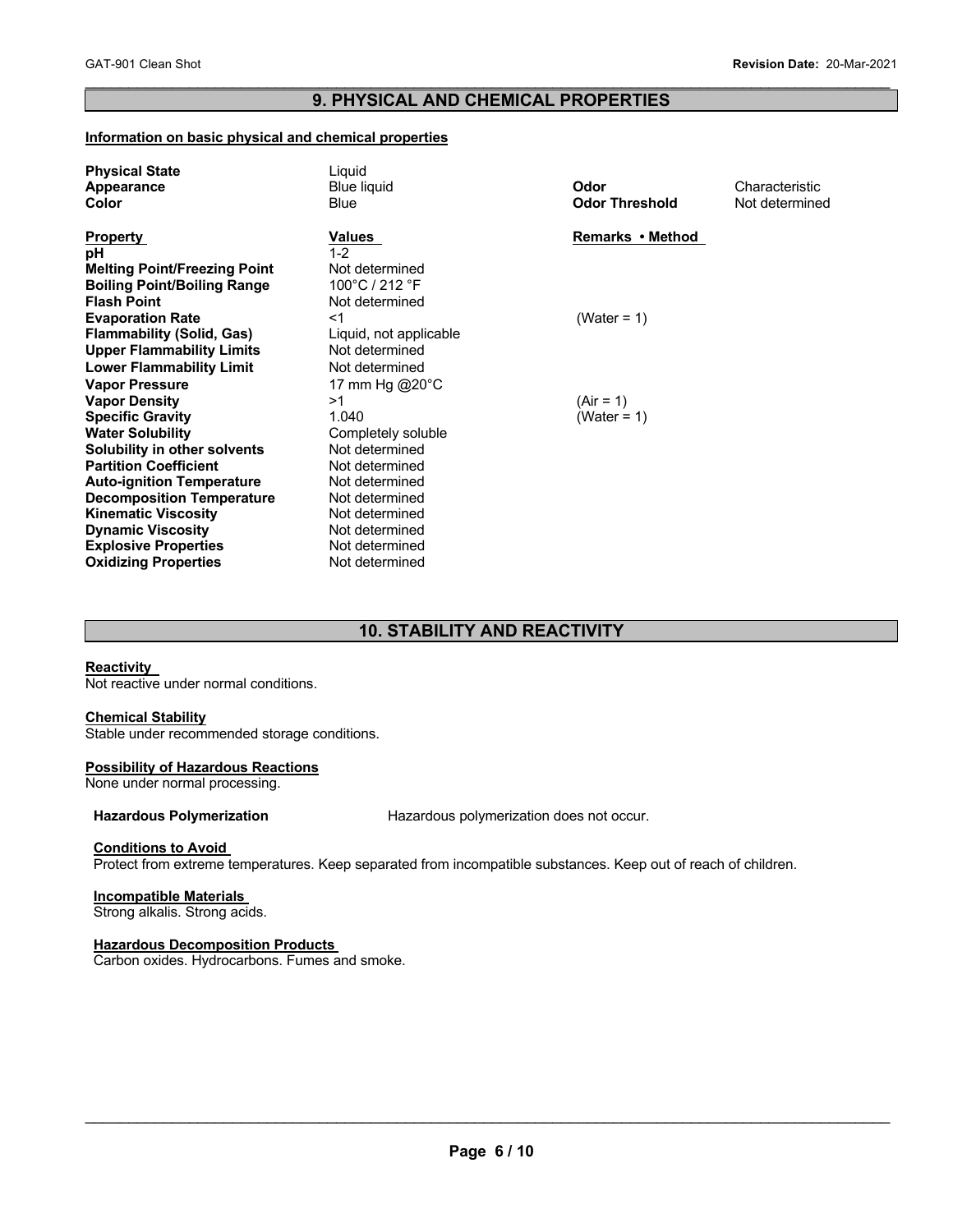## **11. TOXICOLOGICAL INFORMATION**

 $\mathcal{L}_\mathcal{L} = \mathcal{L}_\mathcal{L} = \mathcal{L}_\mathcal{L} = \mathcal{L}_\mathcal{L} = \mathcal{L}_\mathcal{L} = \mathcal{L}_\mathcal{L} = \mathcal{L}_\mathcal{L} = \mathcal{L}_\mathcal{L} = \mathcal{L}_\mathcal{L} = \mathcal{L}_\mathcal{L} = \mathcal{L}_\mathcal{L} = \mathcal{L}_\mathcal{L} = \mathcal{L}_\mathcal{L} = \mathcal{L}_\mathcal{L} = \mathcal{L}_\mathcal{L} = \mathcal{L}_\mathcal{L} = \mathcal{L}_\mathcal{L}$ 

### **Information on likely routes of exposure**

| <b>Product Information</b> |                                                                |
|----------------------------|----------------------------------------------------------------|
| <b>Eye Contact</b>         | Causes severe eye damage.                                      |
| <b>Skin Contact</b>        | Causes severe skin burns. May cause an allergic skin reaction. |
| <b>Inhalation</b>          | Avoid breathing vapors or mists.                               |
| Ingestion                  | Do not ingest.                                                 |

### **Component Information**

| <b>Chemical Name</b>                               | Oral LD50             | Dermal LD50              | <b>Inhalation LC50</b>   |
|----------------------------------------------------|-----------------------|--------------------------|--------------------------|
| Glycolic Acid                                      | $= 1950$ mg/kg (Rat)  | $\overline{\phantom{a}}$ | $= 7.7$ mg/L (Rat) 4 h   |
| $79-14-1$                                          |                       |                          |                          |
| Sodium sulfate<br>7757-82-6                        | $>$ 10000 mg/kg (Rat) | -                        |                          |
| Naphthalenesulfonic acid, dibutyl-,<br>sodium salt | $= 1250$ mg/kg (Rat)  | $\overline{\phantom{a}}$ | $\overline{\phantom{0}}$ |
| 25417-20-3                                         |                       |                          |                          |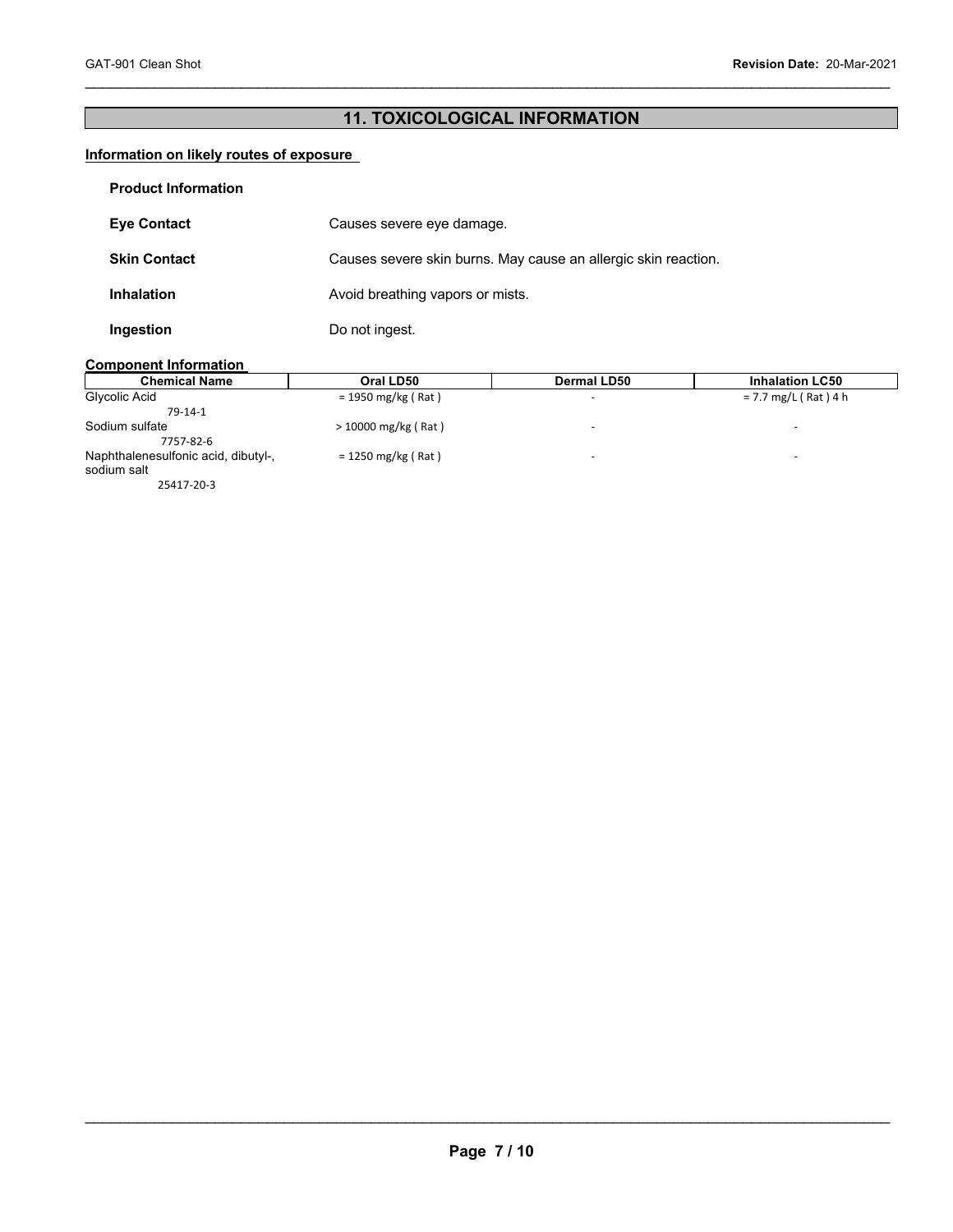### **Information on physical, chemical and toxicological effects**

| <b>Symptoms</b>                                         | Please see section 4 of this SDS for symptoms.                                                                                               |  |  |  |
|---------------------------------------------------------|----------------------------------------------------------------------------------------------------------------------------------------------|--|--|--|
|                                                         | Delayed and immediate effects as well as chronic effects from short and long-term exposure                                                   |  |  |  |
| <b>Sensitization</b>                                    | May cause an allergic skin reaction.                                                                                                         |  |  |  |
| Carcinogenicity                                         | Based on the information provided, this product does not contain any carcinogens or<br>potential carcinogens as listed by OSHA, IARC or NTP. |  |  |  |
| <b>Numerical measures of toxicity</b><br>Not determined |                                                                                                                                              |  |  |  |
| <b>Unknown Acute Toxicity</b>                           | 1.52% of the mixture consists of ingredients of unknown toxicity.                                                                            |  |  |  |
| <b>12. ECOLOGICAL INFORMATION</b>                       |                                                                                                                                              |  |  |  |

 $\mathcal{L}_\mathcal{L} = \mathcal{L}_\mathcal{L} = \mathcal{L}_\mathcal{L} = \mathcal{L}_\mathcal{L} = \mathcal{L}_\mathcal{L} = \mathcal{L}_\mathcal{L} = \mathcal{L}_\mathcal{L} = \mathcal{L}_\mathcal{L} = \mathcal{L}_\mathcal{L} = \mathcal{L}_\mathcal{L} = \mathcal{L}_\mathcal{L} = \mathcal{L}_\mathcal{L} = \mathcal{L}_\mathcal{L} = \mathcal{L}_\mathcal{L} = \mathcal{L}_\mathcal{L} = \mathcal{L}_\mathcal{L} = \mathcal{L}_\mathcal{L}$ 

### **Ecotoxicity**

The product is not classified as environmentally hazardous. However, this does not exclude the possibility that large or frequent spills can have a harmful or damaging effect on the environment.

### **Component Information**

| <b>Chemical Name</b>        | Algae/aquatic plants | <b>Fish</b>                                                                                                                                                                                                             | <b>Toxicity to</b><br>microorganisms | <b>Crustacea</b>                                                           |
|-----------------------------|----------------------|-------------------------------------------------------------------------------------------------------------------------------------------------------------------------------------------------------------------------|--------------------------------------|----------------------------------------------------------------------------|
| Glycolic Acid<br>79-14-1    |                      | 5000: 96 h Brachydanio rerio<br>mg/L LC50 static                                                                                                                                                                        |                                      |                                                                            |
| Sodium sulfate<br>7757-82-6 |                      | 13500 - 14500: 96 h<br>Pimephales promelas mg/L<br>LC50 6800: 96 h Pimephales<br>promelas mg/L LC50 static<br>3040 - 4380: 96 h Lepomis<br>macrochirus mg/L LC50<br>static 13500: 96 h Lepomis<br>macrochirus mg/L LC50 |                                      | 630: 96 h Daphnia magna<br>mg/L EC50 2564: 48 h<br>Daphnia magna mg/L EC50 |

### **Persistence/Degradability**

Not determined.

### **Bioaccumulation**

Not determined.

### **Mobility**

| Chemical.<br>l Name  | Coefficient<br>Partition |
|----------------------|--------------------------|
| <b>Glycolic Acid</b> | . .                      |
| 79-14-1              |                          |

### **Other Adverse Effects**

Not determined

### **13. DISPOSAL CONSIDERATIONS**

### **Waste Treatment Methods**

**Disposal of Wastes** Disposal should be in accordance with applicable regional, national and local laws and regulations.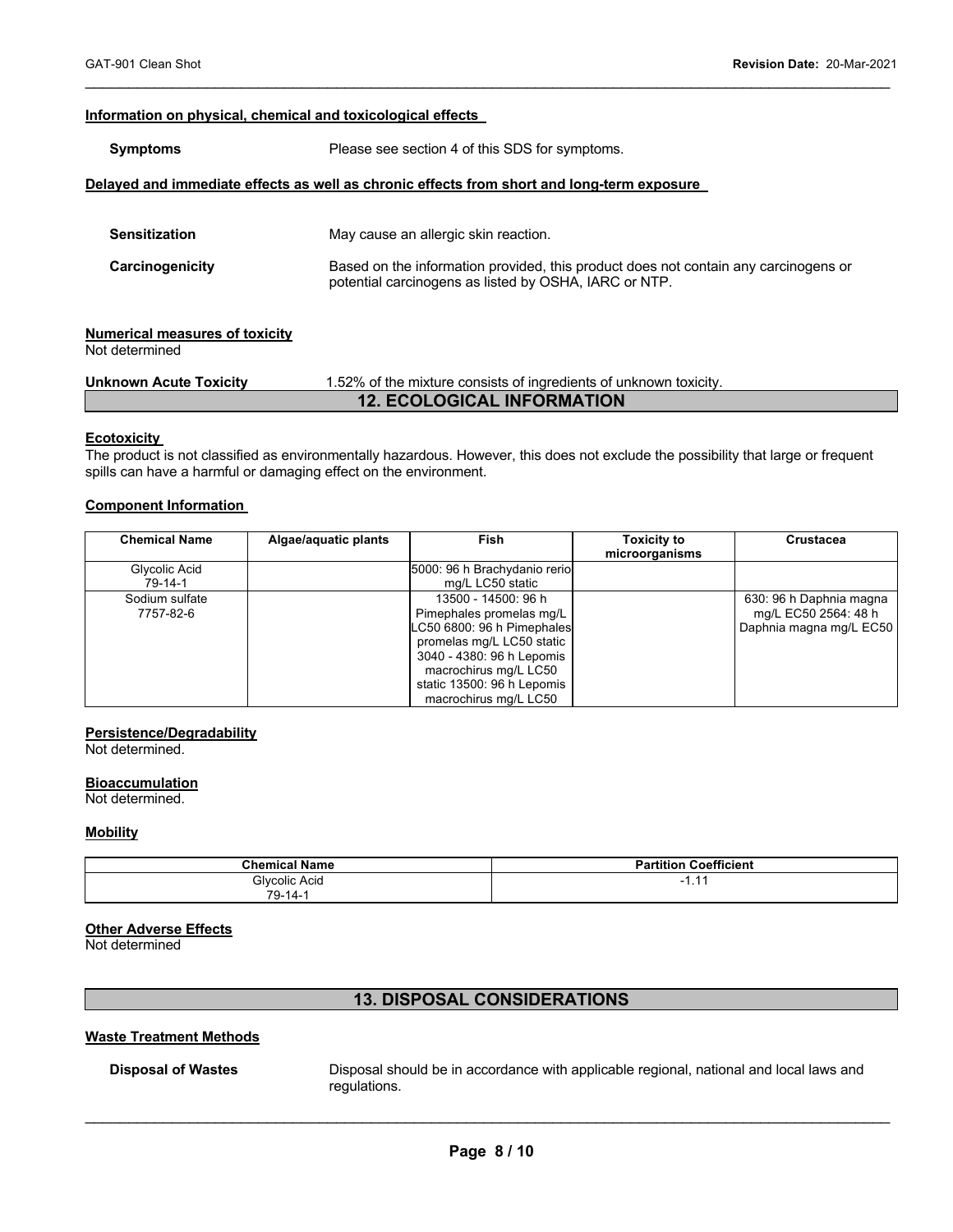**Contaminated Packaging** Disposal should be in accordance with applicable regional, national and local laws and regulations.

### **14. TRANSPORT INFORMATION**

 $\mathcal{L}_\mathcal{L} = \mathcal{L}_\mathcal{L} = \mathcal{L}_\mathcal{L} = \mathcal{L}_\mathcal{L} = \mathcal{L}_\mathcal{L} = \mathcal{L}_\mathcal{L} = \mathcal{L}_\mathcal{L} = \mathcal{L}_\mathcal{L} = \mathcal{L}_\mathcal{L} = \mathcal{L}_\mathcal{L} = \mathcal{L}_\mathcal{L} = \mathcal{L}_\mathcal{L} = \mathcal{L}_\mathcal{L} = \mathcal{L}_\mathcal{L} = \mathcal{L}_\mathcal{L} = \mathcal{L}_\mathcal{L} = \mathcal{L}_\mathcal{L}$ 

**Note Please see current shipping paper for most up to date shipping information, including** exemptions and special circumstances.

**DOT Not regulated IATA Not regulated IMDG Not regulated**

### **15. REGULATORY INFORMATION**

### **International Inventories**

Not determined

### **US Federal Regulations**

### **CERCLA**

This material, as supplied, does not contain any substances regulated as hazardous substances under the Comprehensive Environmental Response Compensation and Liability Act (CERCLA) (40 CFR 302) or the Superfund Amendments and Reauthorization Act (SARA) (40 CFR 355).

### **SARA 313**

Section 313 of Title III of the Superfund Amendments and Reauthorization Act of 1986 (SARA). This product does not contain any chemicals which are subject to the reporting requirements of the Act and Title 40 of the Code of Federal Regulations, Part 372

### **CWA (Clean Water Act)**

This product does not contain any substances regulated as pollutants pursuant to the Clean Water Act (40 CFR 122.21 and 40 CFR 122.42)

### **US State Regulations**

### **California Proposition 65**

This product does not contain any Proposition 65 chemicals.

### **U.S. State Right-to-Know Regulations**

**Chemical Name New Jersey Massachusetts Pennsylvania**  Sodium sulfate 7757-82-6

 $\mathsf X$  x  $\mathsf X$